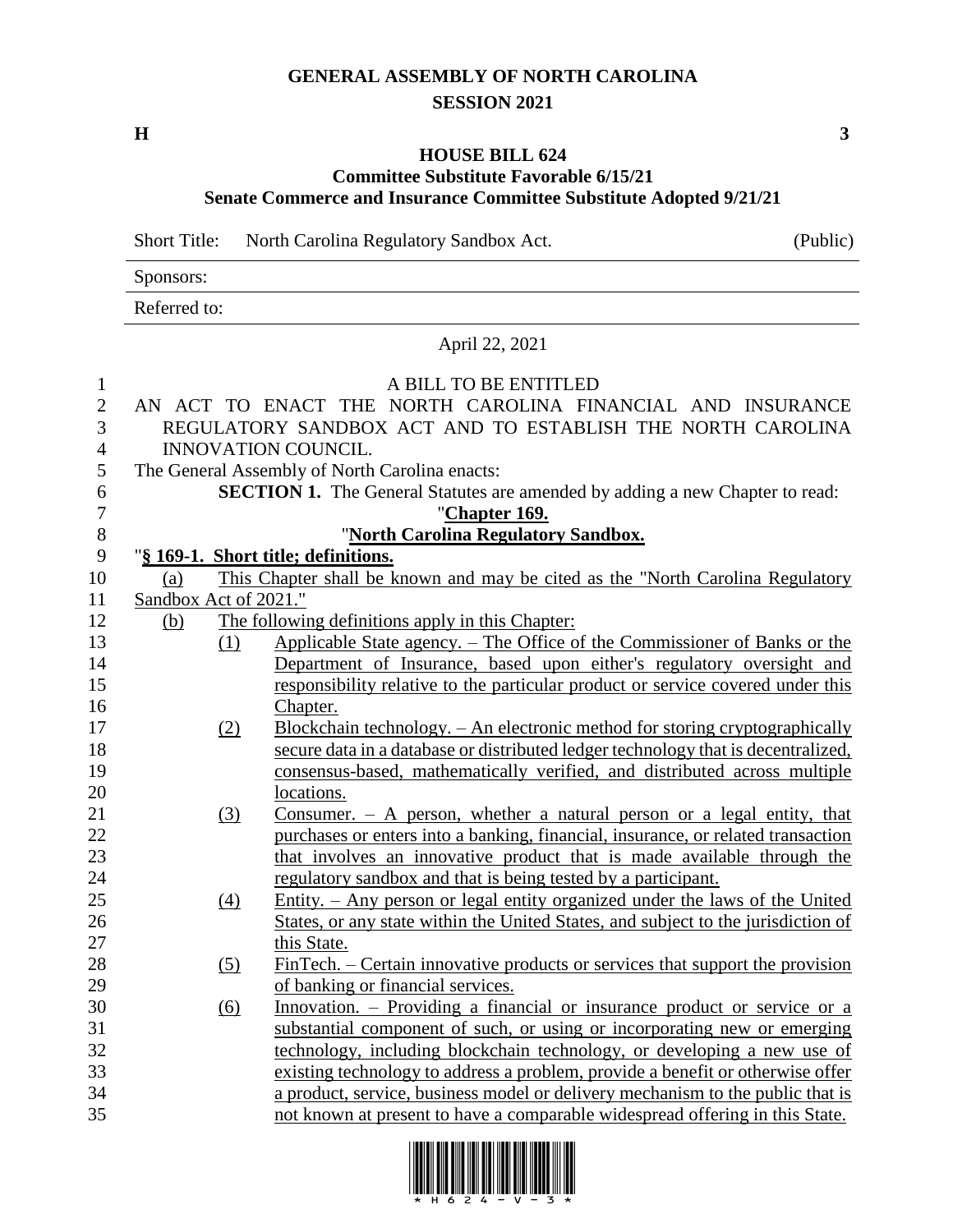|                                 | <b>General Assembly Of North Carolina</b>                                                                                                                                                 | <b>Session 2021</b> |
|---------------------------------|-------------------------------------------------------------------------------------------------------------------------------------------------------------------------------------------|---------------------|
| (7)                             | Innovative product or service. $-$ A financial, insurance, or emerging                                                                                                                    |                     |
|                                 | technology product or service that includes an innovation component or                                                                                                                    |                     |
|                                 | element.                                                                                                                                                                                  |                     |
| (8)                             | InsurTech. – Certain innovative products or services that support the provision                                                                                                           |                     |
|                                 | of insurance services.                                                                                                                                                                    |                     |
| (9)                             | North Carolina Innovation Council or Council. – The Council established by                                                                                                                |                     |
|                                 | G.S. 169-4.                                                                                                                                                                               |                     |
| (10)                            | Personal information. – Information that identifies or describes an individual,                                                                                                           |                     |
|                                 | including, but not limited to, a name, social security number, home address,                                                                                                              |                     |
|                                 | telephone number, and medical or employment history.                                                                                                                                      |                     |
| <u>(11)</u>                     | Regulatory sandbox, sandbox, or sandbox program. $-$ The program                                                                                                                          |                     |
|                                 | established by this Chapter that permits a person or entity to temporarily test                                                                                                           |                     |
|                                 | an innovative financial or insurance product or service and make it available                                                                                                             |                     |
|                                 | to consumers on a limited basis without being subject to certain licensing or                                                                                                             |                     |
|                                 | other regulatory obligations imposed under applicable State law.                                                                                                                          |                     |
| (12)                            | Regulatory sandbox applicant or applicant. – Any person or entity applying to                                                                                                             |                     |
|                                 | the regulatory sandbox for an innovation waiver.                                                                                                                                          |                     |
| (13)                            | Sandbox participant or participant. $-$ Any person or entity whose application                                                                                                            |                     |
|                                 | to participate in the regulatory sandbox has been approved pursuant to this                                                                                                               |                     |
|                                 | Chapter.                                                                                                                                                                                  |                     |
| (14)                            | Waiver. $- A$ document issued pursuant to this Chapter that allows a person to                                                                                                            |                     |
|                                 | temporarily test an innovative product or service on a limited basis without                                                                                                              |                     |
|                                 | otherwise being subject to the same licensing or authorization provisions of                                                                                                              |                     |
|                                 | the laws of this State or in full compliance with the laws of this State.                                                                                                                 |                     |
| "§ 169-2. Legislative findings. |                                                                                                                                                                                           |                     |
| (a)                             | The General Assembly finds that the banking and insurance industry is a major                                                                                                             |                     |
|                                 | economic driver for the State. The General Assembly also finds that FinTech, InsurTech, and<br>other emerging technologies are undergoing a transformational period and providing greater |                     |
|                                 | automation, connectivity, transparency, and opportunity for related products and services. The                                                                                            |                     |
|                                 | General Assembly recognizes that these new technologies hold the key for future growth across                                                                                             |                     |
|                                 | the State. Further, the General Assembly finds that existing legal and regulatory frameworks are                                                                                          |                     |
|                                 | restricting innovation because these frameworks were established largely at a time when                                                                                                   |                     |
|                                 | technology was not a fundamental component of industry ecosystems, including banking and                                                                                                  |                     |
|                                 | insurance. Since innovators require a flexible regulatory regimen to test new products, services,                                                                                         |                     |
|                                 | and emerging technologies, such as blockchain technology, the General Assembly also finds that                                                                                            |                     |
|                                 | adopting taxonomy related to blockchain, smart contracts, and other emerging technologies into                                                                                            |                     |
|                                 | State law would provide legal and regulatory clarification and create a more attractive jurisdiction                                                                                      |                     |
|                                 | for businesses and individuals who aim to do business in the State.                                                                                                                       |                     |
| (b)                             | The General Assembly finds that the technologically neutral drafting of the NC                                                                                                            |                     |
|                                 | Uniform Electronic Transactions Act (UETA) adequately addresses the legal enforceability of                                                                                               |                     |
|                                 | smart contracts, electronic signatures, and electronic recording. Jurisdictions that establish                                                                                            |                     |
|                                 | regulatory sandboxes are more likely to provide a welcoming business climate for technology                                                                                               |                     |
|                                 | innovators and that this may contribute to significant business growth and economic development                                                                                           |                     |
| in the State.                   |                                                                                                                                                                                           |                     |
| (c)                             | The General Assembly also finds that investment in broadband infrastructure and                                                                                                           |                     |
|                                 | technology talent programs in rural North Carolina created a skilled and knowledgeable                                                                                                    |                     |
|                                 | workforce that may further contribute to significant business growth and economic development                                                                                             |                     |
|                                 | in the State. Further, establishing a North Carolina Innovation Council (Innovation Council)                                                                                              |                     |
|                                 | would promote entrepreneurial development and support the State's efforts in developing and                                                                                               |                     |
|                                 | sustaining a regulatory sandbox. The Innovation Council shall also have as part of its mission the                                                                                        |                     |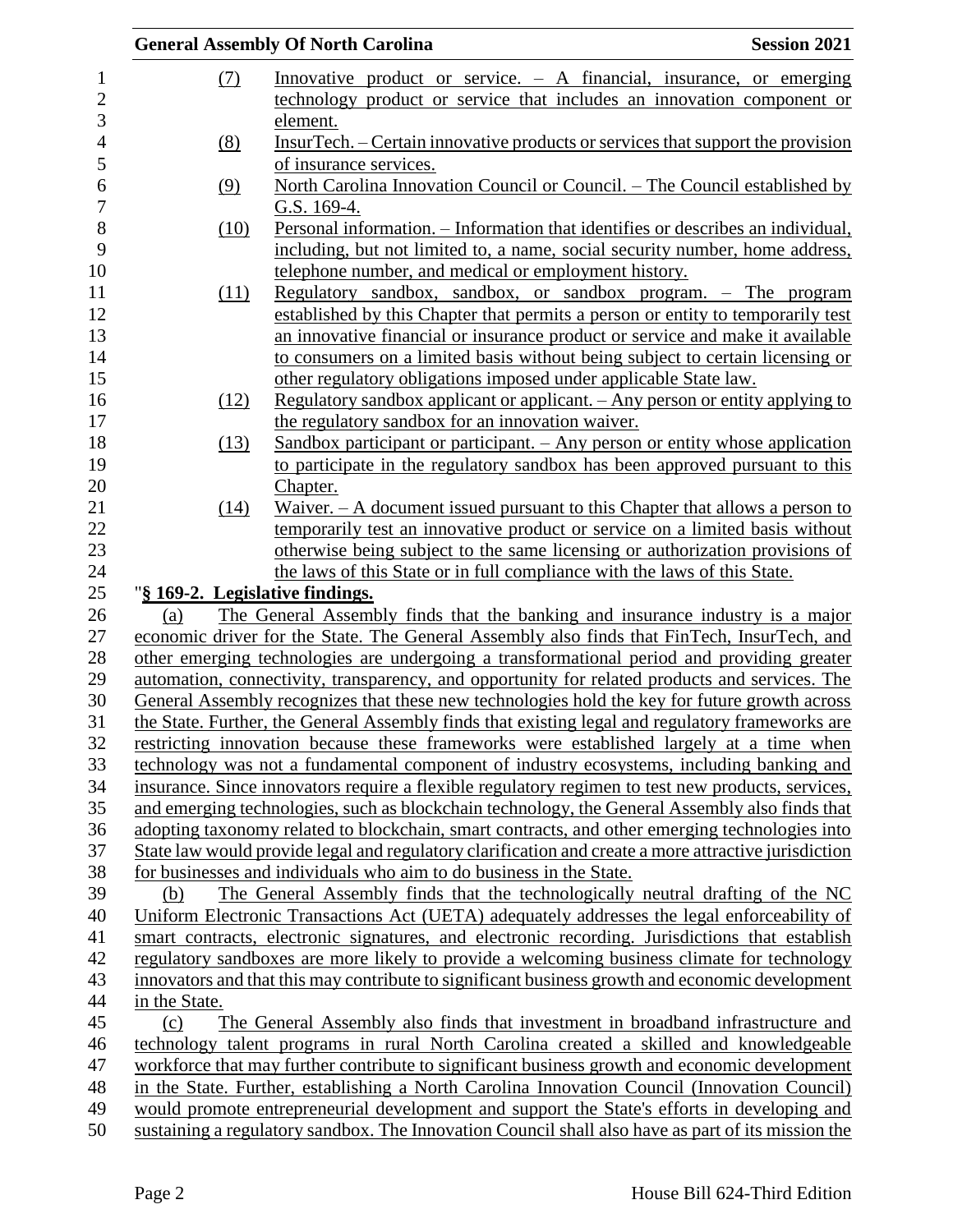|                  | <b>Session 2021</b><br><b>General Assembly Of North Carolina</b>                                                                                                                      |
|------------------|---------------------------------------------------------------------------------------------------------------------------------------------------------------------------------------|
| $\mathbf{1}$     | support and development of the banking, insurance, and related industries in a manner that                                                                                            |
| $\overline{c}$   | benefits rural, urban, and suburban areas of the State.                                                                                                                               |
| 3                | The General Assembly finds that certain nonprofit organizations are to be recognized<br>(d)                                                                                           |
| $\overline{4}$   | as having a significant contribution for guiding companies through the regulatory sandbox                                                                                             |
| 5                | process and providing technical assistance to regulatory sandbox participants. Finally, the                                                                                           |
| 6                | General Assembly finds that modernization of relevant banking, insurance, and related laws will                                                                                       |
| $\boldsymbol{7}$ | contribute to the economic vitality of all areas of the State and will help North Carolina remain                                                                                     |
| 8                | competitive in the twenty-first century.                                                                                                                                              |
| 9                | "§ 169-3. Regulatory sandbox program established; innovation waivers; limitations.                                                                                                    |
| 10               | Notwithstanding any other provision of law, a person who makes an innovative<br>(a)                                                                                                   |
| 11               | product or service available to consumers in the regulatory sandbox may be granted a waiver of                                                                                        |
| 12               | specified requirements imposed by statute or rule, or portions thereof, if these statutes or rules                                                                                    |
| 13               | do not currently permit the product or service to be made available to consumers.                                                                                                     |
| 14               | A waiver under subsection (a) of this section shall be no broader than necessary to<br>(b)                                                                                            |
| 15               |                                                                                                                                                                                       |
| 16               | accomplish the purposes set forth in this Act, as determined by the applicable State agency.<br>A waiver is valid for the duration of participation in the regulatory sandbox, not to |
|                  | (c)                                                                                                                                                                                   |
| 17               | exceed 24 months from the date of admission into the regulatory sandbox program unless an                                                                                             |
| 18               | extension is granted.                                                                                                                                                                 |
| 19               | "§ 169-4. North Carolina Innovation Council established.                                                                                                                              |
| 20               | The North Carolina Innovation Council is established. The purpose of the Innovation<br>(a)                                                                                            |
| 21               | Council is to support innovation, investment, and job creation within North Carolina by                                                                                               |
| 22               | encouraging participation in the regulatory sandbox. The Council is empowered to set standards,                                                                                       |
| 23               | principles, guidelines, and policy priorities for the types of innovations that the regulatory                                                                                        |
| 24               | sandbox program will support. The Council shall be responsible for admission into the regulatory                                                                                      |
| 25               | sandbox program and for assigning selected participants to the applicable State agency.                                                                                               |
| 26               | The Council shall consist of 11 members, as follows:<br>(b)                                                                                                                           |
| 27               | The Commissioner of Banks or appointed designee.<br>(1)                                                                                                                               |
| 28               | The Commissioner of Insurance and Fire Marshal or appointed designee.<br>(2)                                                                                                          |
| 29               | (3)<br>The Secretary of State or appointed designee.                                                                                                                                  |
| 30               | (4)<br>The Attorney General or appointed designee.                                                                                                                                    |
| 31               | Two public members appointed by the Governor.<br>(5)                                                                                                                                  |
| 32               | One public member appointed by the Lieutenant Governor.<br>(6)                                                                                                                        |
| 33               | Two public members from academia appointed by the General Assembly<br>(7)                                                                                                             |
| 34               | upon the recommendation of the President Pro Tempore of the Senate.                                                                                                                   |
| 35               | (8)<br>Two public members from the North Carolina entrepreneurial or blockchain                                                                                                       |
| 36               | community appointed by the General Assembly upon the recommendation of                                                                                                                |
| 37               | the Speaker of the House of Representatives.                                                                                                                                          |
| 38               | Public members shall have a background in one or more of the following areas or related                                                                                               |
| 39               | areas: financial services; insurance; blockchain; FinTech; InsurTech; or entrepreneurship.                                                                                            |
| 40               | Appointed members of the Council shall serve terms of four years, beginning on<br>(c)                                                                                                 |
| 41               | October 1, 2021, and every four years thereafter, except that one each of the two members                                                                                             |
| 42               | appointed by the Governor, the General Assembly upon the recommendation of the President                                                                                              |
| 43               | Pro Tempore of the Senate, and the General Assembly upon the recommendation of the Speaker                                                                                            |
| 44               | of the House of Representatives shall serve an initial term of two years, and every four years                                                                                        |
| 45               | thereafter. Appointed members may be reappointed but shall not serve more than two consecutive                                                                                        |
| 46               | terms. Vacancies among appointed members shall be filled by the appointing authority and shall                                                                                        |
| 47               | be for the remainder of the unexpired term.                                                                                                                                           |
| 48               | Upon appointment of a majority of the appointed members, the Secretary of State<br>(d)                                                                                                |
| 49               | shall call the first meeting of the Council. At its initial meeting the Council shall elect an ex                                                                                     |
| 50               | officio member as chair and an appointed member as vice-chair, each of whom shall serve a term                                                                                        |
| 51               | of two years.                                                                                                                                                                         |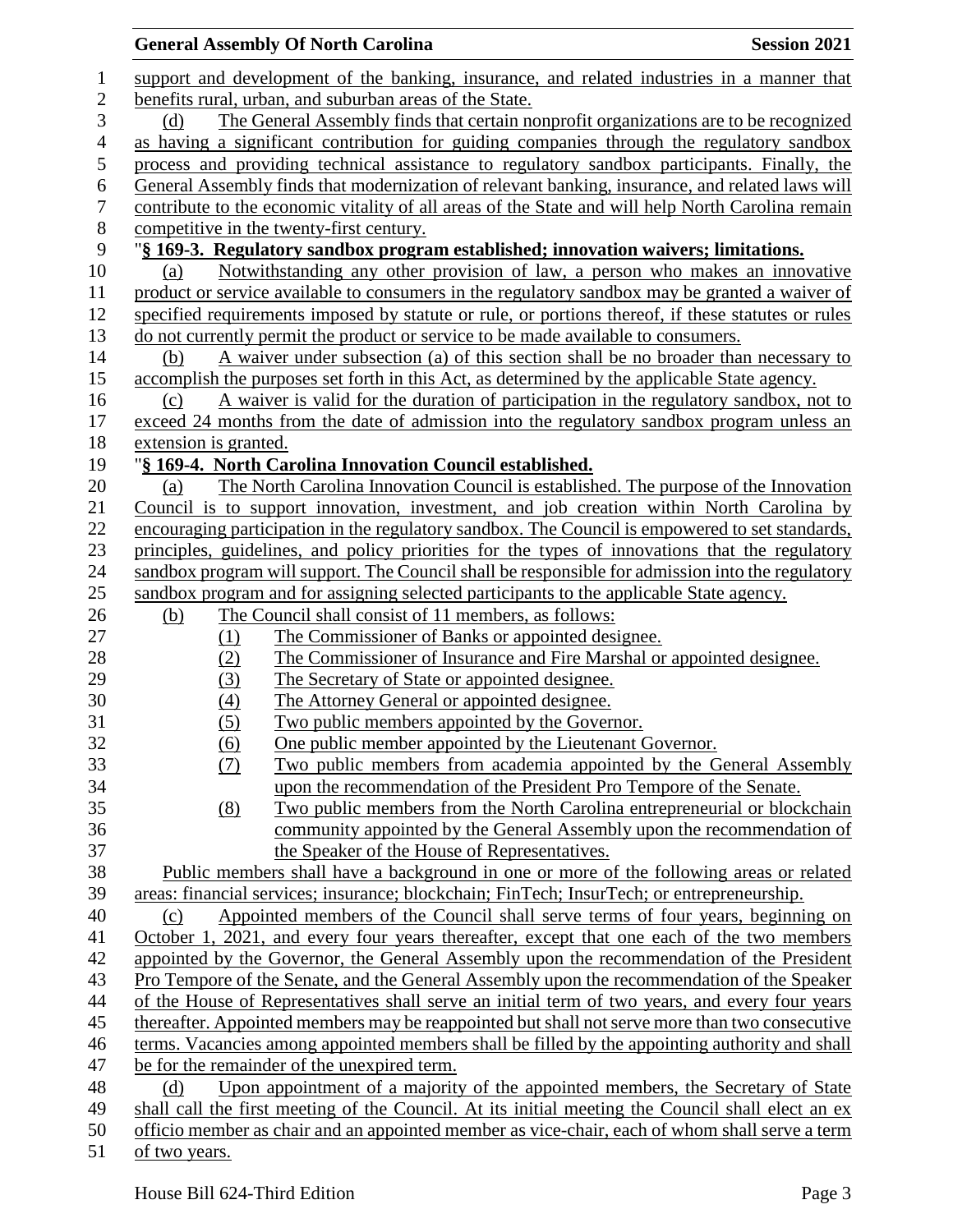|                          |              |                   | <b>General Assembly Of North Carolina</b>                                                                                                                                              | <b>Session 2021</b> |
|--------------------------|--------------|-------------------|----------------------------------------------------------------------------------------------------------------------------------------------------------------------------------------|---------------------|
| $\mathbf 1$              | (e)          |                   | The Council shall meet at least quarterly but may meet more frequently upon the call                                                                                                   |                     |
| $\overline{c}$           |              |                   | of the chair. A majority of the Council membership shall constitute a quorum.                                                                                                          |                     |
| 3                        | (f)          |                   | Members of the Council shall receive no compensation for their services other than                                                                                                     |                     |
| $\overline{\mathcal{A}}$ |              |                   | such per diem compensation and necessary travel and subsistence expenses while engaged in the                                                                                          |                     |
| 5                        |              |                   | official discharge of their official duties as is provided by law for members of State boards and                                                                                      |                     |
| 6                        | commissions. |                   |                                                                                                                                                                                        |                     |
| $\overline{7}$           |              |                   | "§ 169-5. Regulatory assistance; technical assistance; nonprofit organizations.                                                                                                        |                     |
| 8                        |              |                   | A designated nonprofit organization which has been duly authorized by the Office of the                                                                                                |                     |
| 9                        |              |                   | Secretary of State shall be recognized as partners that may help sandbox applicants navigate the                                                                                       |                     |
| 10                       |              |                   | regulatory sandbox application process. Certain participating nonprofit organizations may also                                                                                         |                     |
| 11                       |              |                   | assist sandbox participants with the design and implementation of products and services during                                                                                         |                     |
| 12                       |              |                   | the regulatory sandbox program period. Nonprofit organizations wishing to assist regulatory                                                                                            |                     |
| 13                       |              |                   | sandbox applicants and participants shall submit an application to the Innovation Council for                                                                                          |                     |
| 14                       |              |                   | approval. Such organizations shall additionally be empowered to explore, provide input, analyze,                                                                                       |                     |
| 15                       |              |                   | and make recommendations with respect to innovations and the application of innovative                                                                                                 |                     |
| 16                       |              |                   | technologies that would additionally provide benefit to the State, its consumers, and its industry.                                                                                    |                     |
| 17                       |              |                   | "§ 169-6. Regulatory sandbox applications.                                                                                                                                             |                     |
| 18                       | (a)          |                   | An entity may apply to participate in the regulatory sandbox by submitting an                                                                                                          |                     |
| 19                       |              |                   | application to the Innovation Council. The Innovation Council shall select and refer applicants                                                                                        |                     |
| 20                       |              |                   | to the applicable State agency. Admission to the regulatory sandbox shall not be against the                                                                                           |                     |
| 21                       |              |                   | public interest and shall not unreasonably increase risk to consumers.                                                                                                                 |                     |
| 22                       | (b)          |                   | Sandbox applicants must pay an application fee of fifty dollars (\$50.00). Applicants                                                                                                  |                     |
| 23                       |              |                   | that are admitted into the regulatory sandbox program shall incur a participation fee of four                                                                                          |                     |
| 24                       |              |                   | hundred fifty dollars (\$450.00) to participate in the 24-month sandbox period to cover reasonable                                                                                     |                     |
| 25<br>26                 |              |                   | agency expenses. Additional participation fees may apply depending on factors such as the size                                                                                         |                     |
| 27                       |              |                   | of an entity or the number of customers an entity may have but will be capped at a reasonable<br>amount to encourage participation in the sandbox program. The Innovation Council will |                     |
| 28                       |              |                   | determine and publish a fee schedule for these additional participation fees.                                                                                                          |                     |
| 29                       | (c)          |                   | An entity making an application to the sandbox program shall be a corporation or                                                                                                       |                     |
| 30                       |              |                   | other organized entity with a physical presence in North Carolina. Upon acceptance to the                                                                                              |                     |
| 31                       |              |                   | sandbox program and as a condition to participation in the sandbox program, the individuals who                                                                                        |                     |
| 32                       |              |                   | are substantially involved in the development, operation, or management of the innovative                                                                                              |                     |
| 33                       |              |                   | product or service shall submit to a criminal history background check.                                                                                                                |                     |
| 34                       | (d)          |                   | In determining admission to the regulatory sandbox program, the Innovation Council                                                                                                     |                     |
| 35                       |              |                   | shall consider all of the following:                                                                                                                                                   |                     |
| 36                       |              | (1)               | The nature of the innovative product or service proposed to be made available                                                                                                          |                     |
| 37                       |              |                   | to consumers, including the potential risk to consumers.                                                                                                                               |                     |
| 38                       |              | (2)               | The methods that will be used to protect consumers and resolve complaints                                                                                                              |                     |
| 39                       |              |                   | during the sandbox period.                                                                                                                                                             |                     |
| 40                       |              | (3)               | A business plan, including availability of capital.                                                                                                                                    |                     |
| 41                       |              | $\underline{(4)}$ | Whether the entity's management has the necessary expertise to conduct a                                                                                                               |                     |
| 42                       |              |                   | pilot of the innovative product or service during the sandbox period.                                                                                                                  |                     |
| 43                       |              | (5)               | Whether any person substantially involved in the development, operation, or                                                                                                            |                     |
| 44                       |              |                   | management of the innovative product or service has been convicted of or is                                                                                                            |                     |
| 45                       |              |                   | currently under investigation for fraud or State or federal securities law                                                                                                             |                     |
| 46                       |              |                   | violations.                                                                                                                                                                            |                     |
| 47                       |              | (6)               | Any other factor that the Innovation Council or the applicable State agency                                                                                                            |                     |
| 48                       |              |                   | determines to be relevant.                                                                                                                                                             |                     |
| 49                       | (e)          |                   | The Innovation Council may deny an application in its discretion, provided defined                                                                                                     |                     |
| 50                       |              |                   | reasons are given for the action. A denial may be resolved with an applicant through the informal                                                                                      |                     |
| 51                       |              |                   | procedures specified in G.S. 150B-22, however, no applicant shall be entitled to convert any                                                                                           |                     |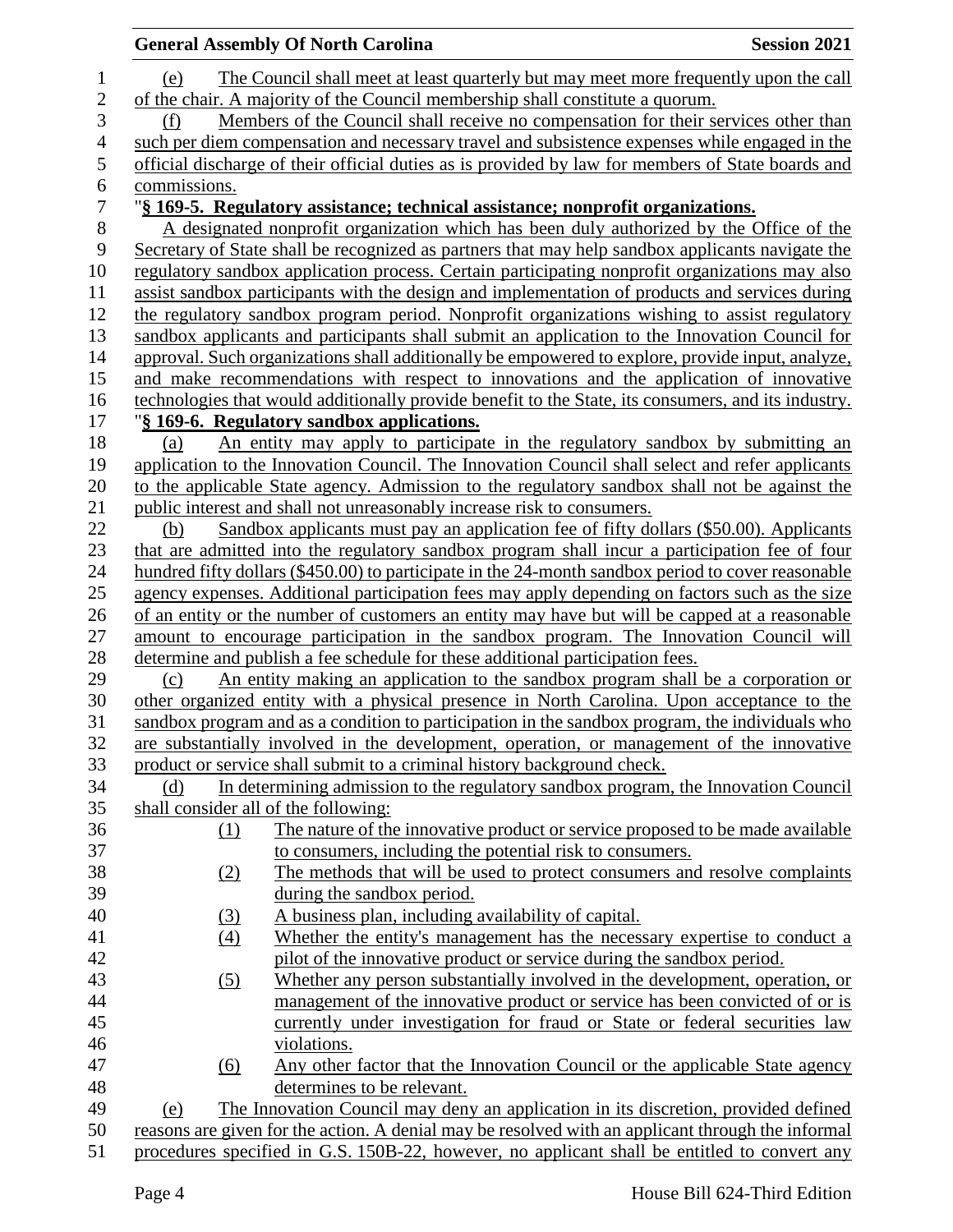## **General Assembly Of North Carolina Session 2021**

 dispute unresolved by informal procedures into a contested case, nor shall any applicant be entitled to judicial review under Article 4 of Chapter 150B of the General Statutes. Nothing shall prevent an applicant from reapplying for entry to the regulatory sandbox under this Chapter after the application is denied as long as the applicant has taken action to address the reasons for denial given by the applicable State agency. "**§ 169-7. Regulatory sandbox requirements; procedures.** (a) Upon approval of an applicant's application for entry into the regulatory sandbox, the 8 applicant will have a period of 24 months after the date of approval to test the innovative product<br>9 or service. Innovations tested within the regulatory sandbox must be offered only to consumers or service. Innovations tested within the regulatory sandbox must be offered only to consumers who are residents of the State, except for any innovative products or services associated with a money transmitter, in which case only the physical presence of the consumer in the State at the time of the transaction may be required. The applicable State agency may, on a case by case basis, specify the maximum number of consumers permitted to receive an innovative product or service. The sandbox participant and applicable State agency may agree, by mutual agreement, to extend the 24-month sandbox period or to increase the applicable cap in terms of numbers of consumers or dollar limits, for the particular product or service, if applicable. The Innovation Council or applicable State agency has discretion to publish a list of sandbox participants or a public notice of the existence of any innovation waivers. (b) A sandbox participant may be required to post a consumer protection bond, or alternatively, a deposit of cash or marketable securities, with the applicable State agency in an amount determined by it, as security for potential losses suffered by consumers. This security may be cancelled or refunded when the waiver has expired or when the applicable State agency has determined that any consumer claims have been satisfied, whichever is later. (c) At the end of the sandbox period, the sandbox participant shall submit a final report in a manner and format prescribed by the applicable State agency. If the sandbox participant cannot obtain regulatory compliance within 90 days following the expiration of the sandbox period, the participant shall wind down operations with existing consumers within 90 days after the conclusion of the sandbox period, except that the sandbox participant may (i) collect and receive money owed by the consumer based on agreements made before conclusion of the sandbox period, (ii) take necessary legal actions, and (iii) take such other actions that are authorized by the applicable State agency. If a sandbox participant has ongoing duties after the expiration date of the sandbox regulatory waiver, the sandbox participant shall continue to fulfill only those duties or arrange for another person or entity to fulfill those duties after the date the waiver terminates. If a sandbox participant's business objectives fail before the end of the testing period, the sandbox participant must notify the applicable State agency to ensure consumers have not been harmed as a result of the innovative product or service. "**§ 169-8. Consumer protections.** (a) Nothing in this Chapter shall be construed as allowing the Council or an applicable State agency to grant an innovation waiver that alters or amends any of the following: (1) Chapter 24 of the General Statutes, Interest. (2) Chapter 25A of the General Statutes, Retail Installment Sales Act. (3) Chapter 25B of the General Statutes, Credit. (4) Article 15 of Chapter 53 of the General Statutes, Consumer Finance Act. (5) Article 70 of Chapter 58 of the General Statutes, Collection Agencies. (6) Article 20 of Chapter 66 of the General Statutes, Loan Brokers. (7) Chapter 75 of the General Statutes, Monopolies, Trusts, and Consumer Protection. (8) Any other criminal or consumer protection laws. (9) Article 12 of Chapter 20 of the General Statutes, Motor Vehicle Dealers and Manufacturers Licensing Law.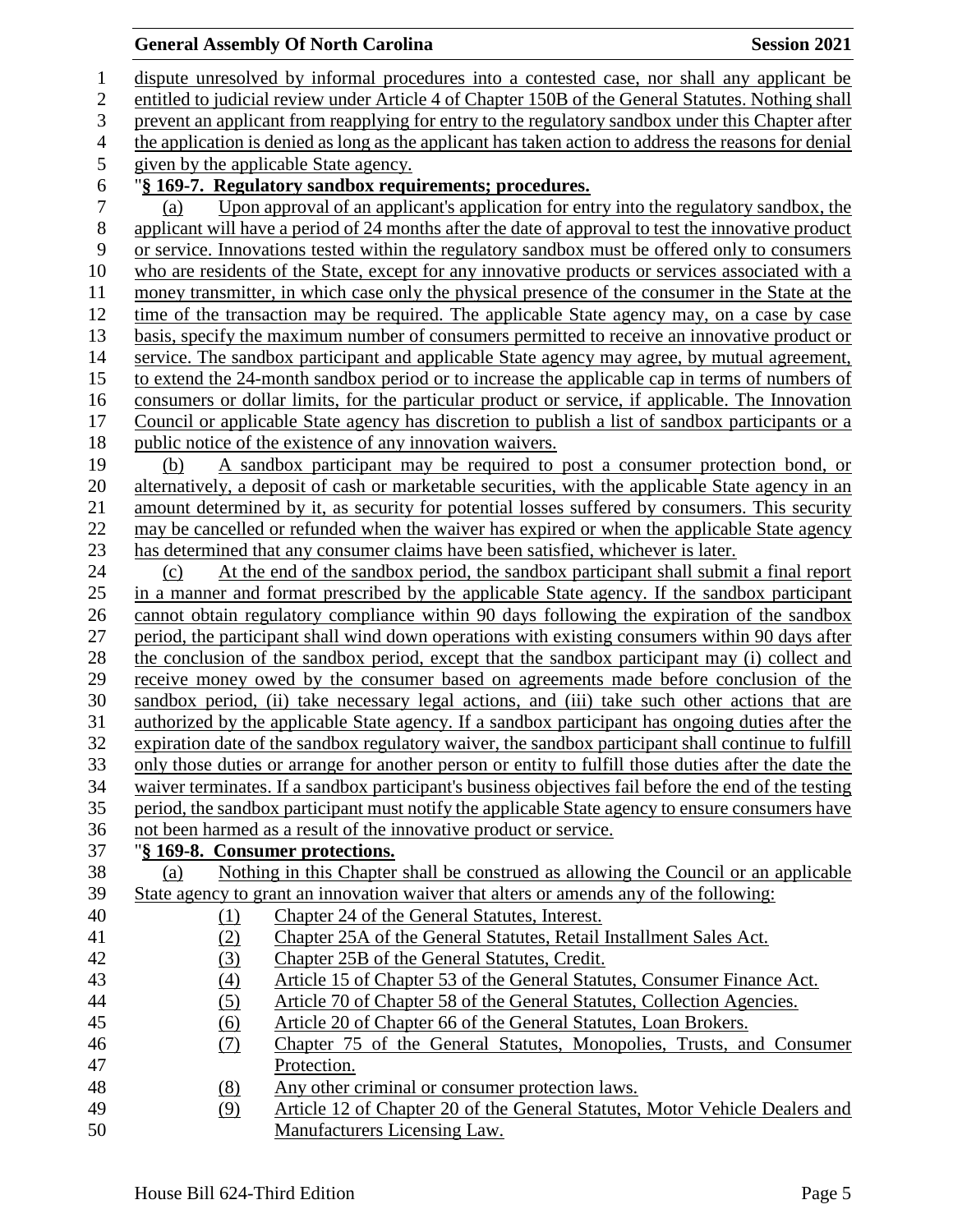|                         | <b>General Assembly Of North Carolina</b>                                                           | <b>Session 2021</b> |
|-------------------------|-----------------------------------------------------------------------------------------------------|---------------------|
| (b)                     | Prior to offering an innovative product or service to consumers, a sandbox participant              |                     |
|                         | shall make all of the following disclosures to consumers:                                           |                     |
| (1)                     | The name and contact information of the sandbox participant.                                        |                     |
| (2)                     | That the innovative product or service is authorized pursuant to the regulatory                     |                     |
|                         | sandbox for a temporary testing period.                                                             |                     |
| (3)                     | That neither the State of North Carolina nor any of the applicable State                            |                     |
|                         | agencies endorses or recommends the innovative product or service and is not                        |                     |
|                         | subject to any liability for losses or damages caused by the product or service.                    |                     |
| (4)                     | That the consumer may contact the applicable State agency, including the                            |                     |
|                         | Attorney General, to file complaints, notices of suspected legal violations, or                     |                     |
|                         | other comments relating to the innovative product or service being tested and                       |                     |
|                         | provide the consumer with the requisite agency telephone number and website                         |                     |
|                         | address or other contact information where complaints or other comments                             |                     |
|                         | may be filed.                                                                                       |                     |
|                         | All disclosures to consumers must be in a clear and conspicuous format in both English and          |                     |
| Spanish.                |                                                                                                     |                     |
| (c)                     | Any other statements or additional disclosures that may be required by the relevant                 |                     |
|                         | State agency or by regulation to further the purposes of this Chapter.                              |                     |
|                         | "§ 169-9. Records requirements.                                                                     |                     |
|                         | A sandbox participant must retain comprehensive records, documents, and data produced in            |                     |
|                         | the ordinary course of business regarding an innovative product or service tested in the regulatory |                     |
|                         | sandbox for a period not less than five years after the conclusion of the period of the testing or  |                     |
|                         | for the period required pursuant to the record retention policy for the applicable State agency.    |                     |
|                         | The records shall be available to the applicable State agency upon prior written request. The       |                     |
|                         | applicable State agency shall establish reporting requirements for each sandbox participant,        |                     |
|                         | including information about consumer complaints, if any.                                            |                     |
|                         | "§ 169-10. Privacy; confidentiality of records.                                                     |                     |
| (a)                     | The Innovation Council or applicable State agency may collect personal information                  |                     |
|                         | that is relevant and necessary to accomplish a lawful purpose. The Innovation Council or            |                     |
|                         | applicable State agency may not disclose personal information without the consent of the subject    |                     |
|                         | of the information, or unless required by law or regulation.                                        |                     |
| (b)                     | Documents, materials, or other information in the possession of the applicable State                |                     |
|                         | agency that are obtained by, or disclosed to, that agency or any other person in the course of      |                     |
|                         | filing for review and approval of an innovative product or service under this Act are not public    |                     |
|                         | records under Chapter 132 of the General Statutes, are confidential and privileged, are not subject |                     |
|                         | to a subpoena or discovery, and are inadmissible in evidence in any civil action.                   |                     |
| (c)                     | Nothing in this section shall prohibit a sandbox participant, upon approval of the                  |                     |
|                         | applicable State agency, from disclosing information to an insurance carrier for the purpose of     |                     |
|                         | obtaining insurance coverage required for participation in the sandbox program; provided,           |                     |
|                         | however, that the insurance carrier must agree in writing to maintain the confidentiality of the    |                     |
| information.            |                                                                                                     |                     |
|                         | "§ 169-11. Blockchain initiatives.                                                                  |                     |
|                         | The Innovation Council may explore, receive input, analyze, and make recommendations,               |                     |
|                         | with respect to blockchain initiatives and the application of blockchain technology, that would     |                     |
|                         | additionally provide benefit to the State, its consumers, and its industry.                         |                     |
| "§ 169-12. Reciprocity. |                                                                                                     |                     |
| (a)                     | A sandbox participant is deemed to possess an appropriate license under the laws of                 |                     |
|                         | this State for purposes of any provision of federal law requiring State licensure or authorization. |                     |
| (b)                     | The Innovation Council or applicable State agency may enter into agreements with                    |                     |
|                         | other State, federal, or foreign regulators to advance the purpose of the regulatory sandbox, which |                     |
|                         | may include permission for any sandbox participant to operate in other jurisdictions.               |                     |